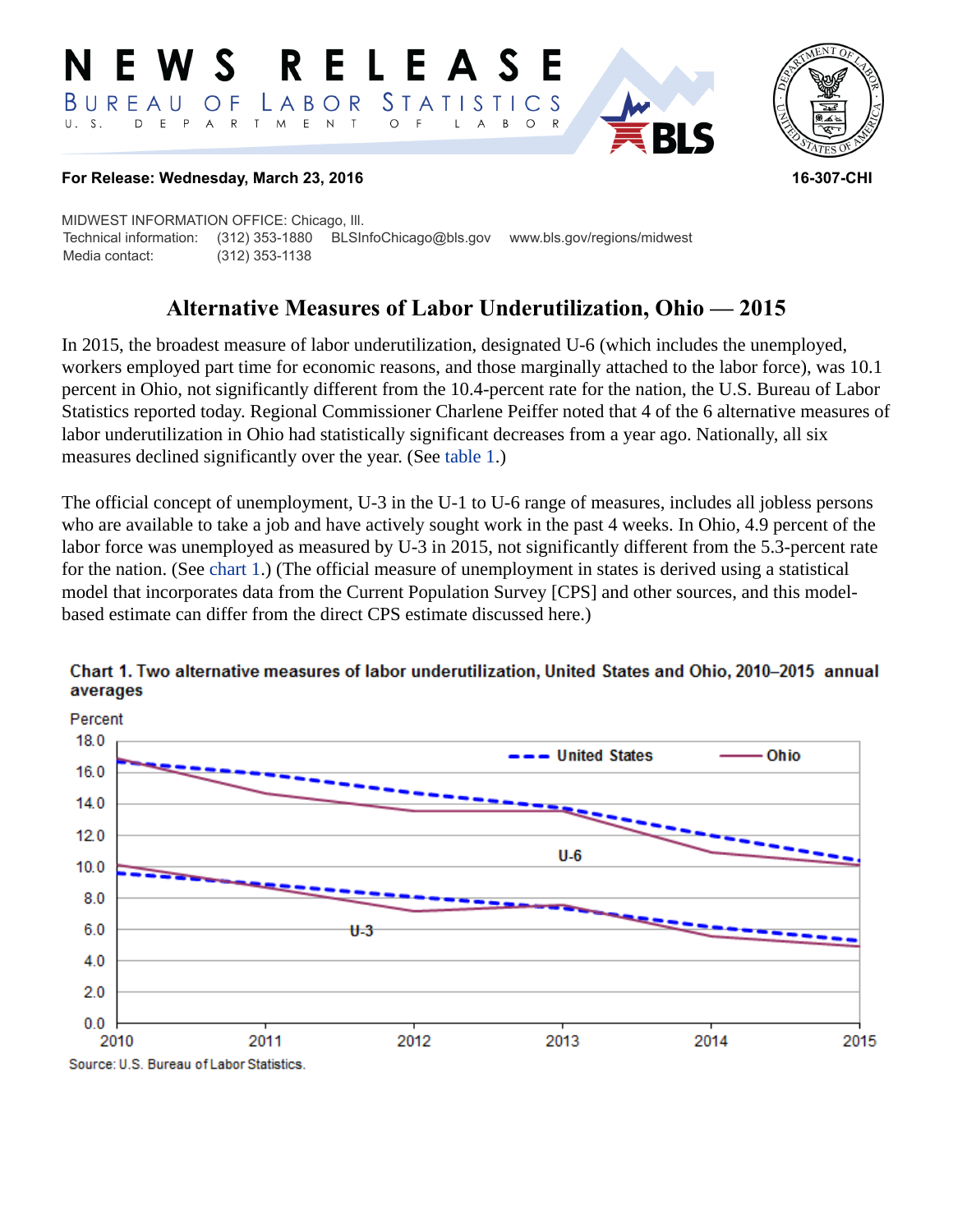Ohio had 279,000 unemployed residents in 2015 according to the CPS. In addition, there were 221,500 workers who were employed part time for economic reasons (also known as involuntary part time). These individuals were working part time because of slack work or business conditions, or because they were unable to find a full-time job. (See [chart 2](#page-1-0).) Nationwide, there were 6.4 million individuals working part time for economic reasons in 2015.



<span id="page-1-0"></span>

In 2015, the number of individuals considered to be marginally attached to the labor force in Ohio was 82,200. People marginally attached to the labor force are not working but indicate that they would like to work, are available to work, and have looked for work at some time during the past 12 months even though they had not searched for work in the 4 weeks preceding the survey. In the United States, the number marginally attached totaled 2.0 million in 2015.

Discouraged workers, a subset of the marginally attached, are persons who are not currently looking for work because they believe no jobs are available for them. In 2015, there were 24,400 discouraged workers in Ohio, accounting for about 30 percent of all marginally attached workers in the state. The U-4 measure, which adds discouraged workers to the number of the unemployed (expressed as a percentage of the labor force plus the number of discouraged workers), was 5.3 percent in Ohio in 2015, not significantly different from the national rate of 5.7 percent.

As noted, 4 of the 6 measures of labor underutilization in Ohio had significant over-the-year decreases in 2015. The U-3 and U-4 measures declined 0.7 percentage point each. The U-1 and U-2 measures declined 0.6 and 0.5 percentage point, respectively.

#### **State comparisons**

In 2015, North Dakota had the lowest rate for each of the alternative measures of labor underutilization except U-2, while South Dakota had the lowest rate for U-2. In total, 13 states had rates that were significantly lower than those of the U.S. for all six measures. California, Nevada, and West Virginia had rates measurably higher than those of the U.S. for all six measures. (See [table 2.](#page-4-0))

Source: U.S. Bureau of Labor Statistics.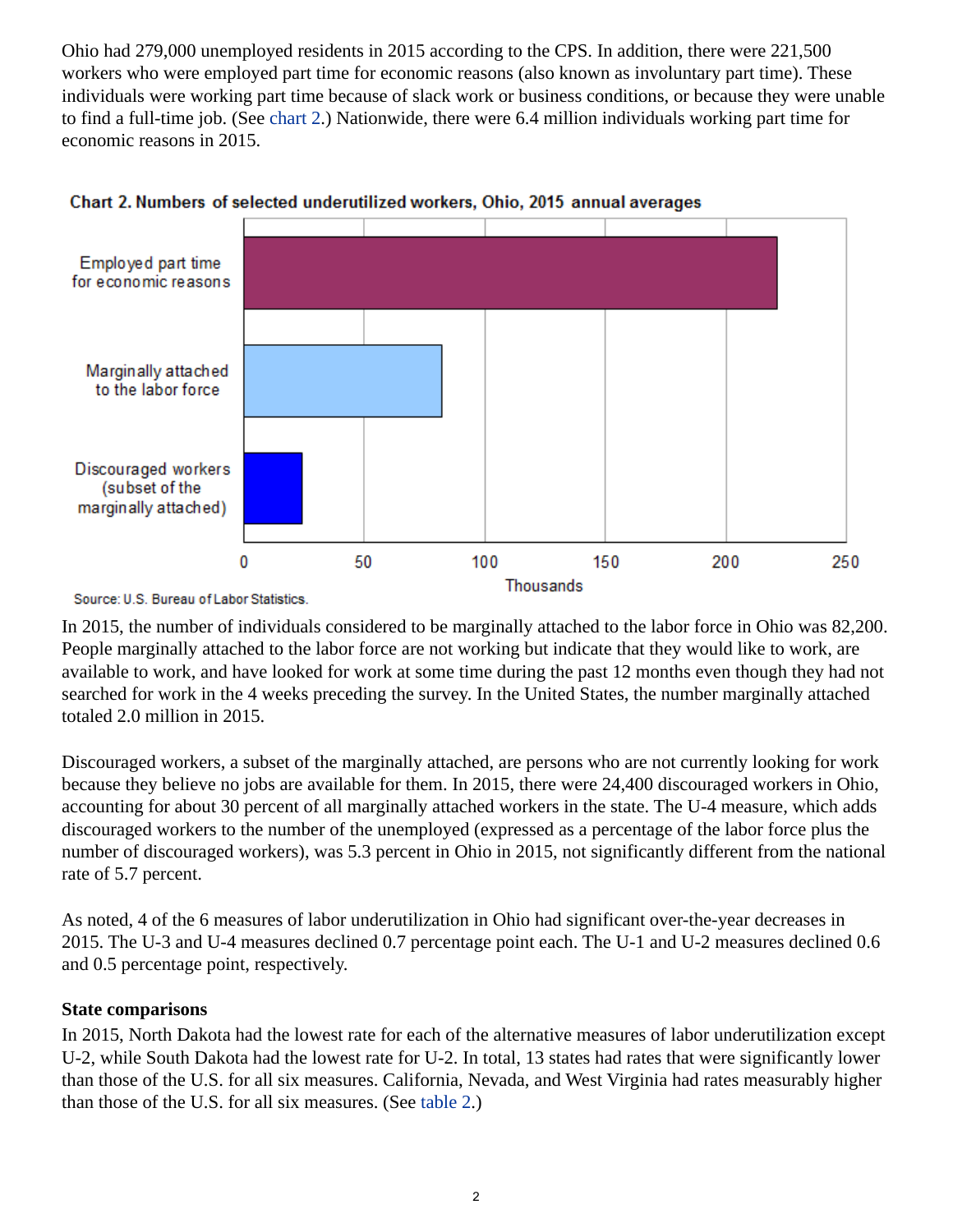Relative to 2014, 19 states experienced statistically significant decreases in all six measures of labor underutilization. For each measure, at least 22 states and the District of Columbia showed significant improvement over the year. No state had significant over-the-year rate increases in any of the measures.

Many states with relatively low or high rates maintained their general placement in the rankings of alternative measures over the year. Nebraska, North Dakota, South Dakota, Utah, and Vermont had rates among the 10 lowest for each measure in both 2014 and 2015. Similarly, California and Nevada had rates among the 10 highest for each measure in both years.

## **Technical Note**

The U.S. Bureau of Labor Statistics (BLS) produces six measures of labor underutilization based on Current Population Survey (CPS) data. Monthly, the BLS publishes these six measures for the United States in the Employment Situation news release. (See [www.bls.gov/news.release/empsit.t15.htm.](https://www.bls.gov/news.release/empsit.t15.htm)) State estimates, presented as 4-quarter averages, are provided each quarter on the BLS website. (For the most recent data see [www.bls.gov/lau/stalt.htm.](https://www.bls.gov/lau/stalt.htm))

The official concept of unemployment (as measured in the CPS) is equivalent to the U-3 in the U-1 to U-6 range of measures. The other measures are provided to data users and analysts who want more narrowly (U-1 and U-2) or broadly (U-4 through U-6) defined measures.

Data are calculated from quarterly tables in which the components of each measure are rounded to the nearest hundred. As a result, these measures contain slightly more rounding error than that found in typical CPS annual average tabulations (in which rates are calculated based on unrounded data). Due to small state sample sizes, neither monthly nor quarterly state data from the CPS satisfy BLS publication standards.

The unemployment rates (U-3) in this release are derived directly from the CPS, because this is the only source of data for the various components of the alternative measures. As a result, these U-3 measures may differ from the official state annual average unemployment rates. The latter are estimates developed from statistical models that greatly improve the reliability of the top-side labor force and unemployment estimates. Those models, developed by the Local Area Unemployment Statistics (LAUS) program, incorporate CPS estimates, as well as input data from other sources. The model-based estimates are accessible through the LAUS home page at [www.bls.gov/lau/home.htm.](https://www.bls.gov/lau/home.htm)

Information in this release will be made available to sensory impaired individuals upon request. Voice phone: (202) 691-5200; Federal Relay Service: (800) 877-8339.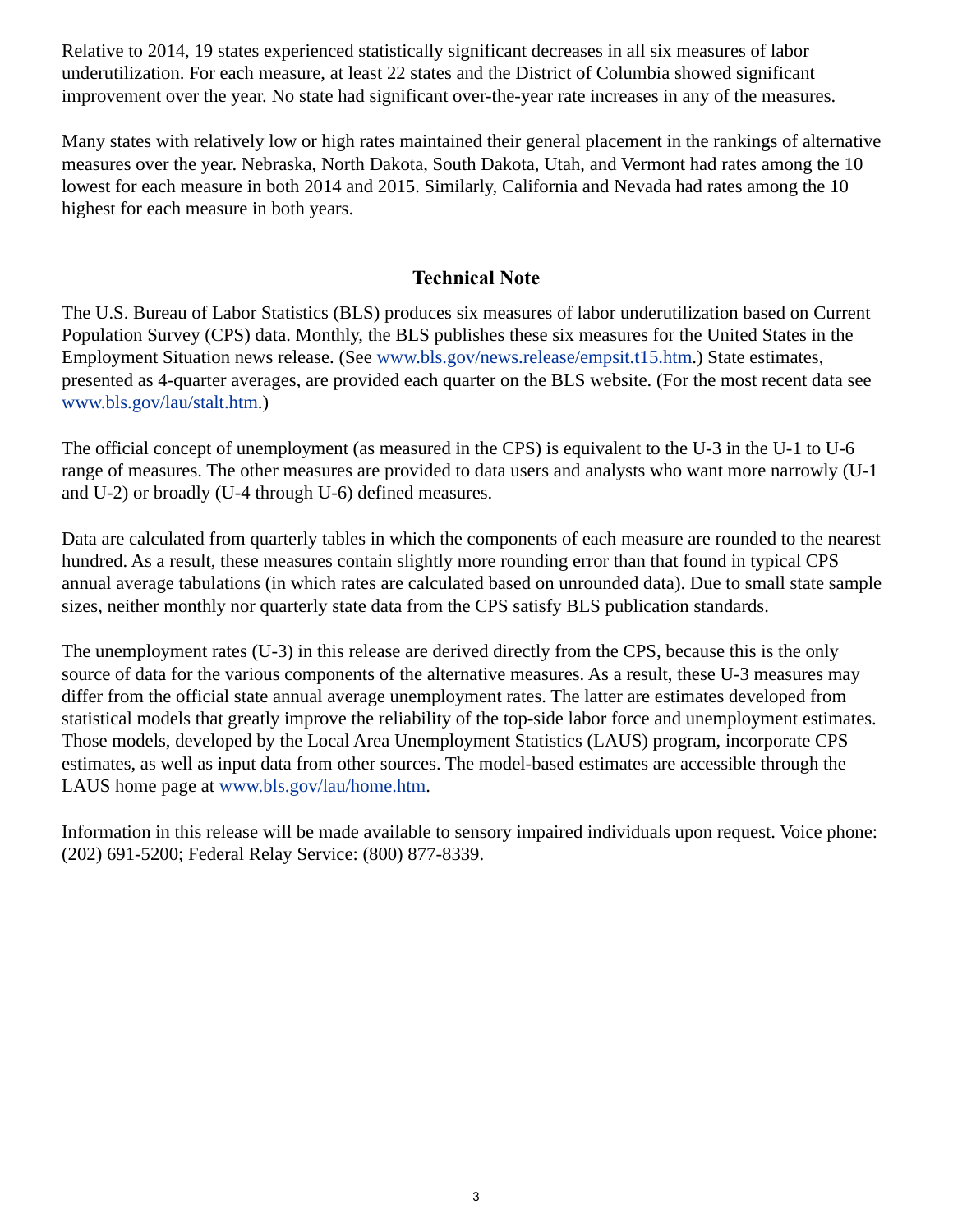#### <span id="page-3-0"></span>**Table 1. Over-the-year change and measure of statistical significance in alternative measures of labor underutilization for the United States and Ohio, 2014–15 annual averages (percent)**

| Measure                                                                                                                                                                                         |      | <b>United States</b> |                         |      | Ohio |                         |  |
|-------------------------------------------------------------------------------------------------------------------------------------------------------------------------------------------------|------|----------------------|-------------------------|------|------|-------------------------|--|
|                                                                                                                                                                                                 |      | 2015                 | Change<br>$2014-$<br>15 | 2014 | 2015 | Change<br>$2014-$<br>15 |  |
| U-1 Persons unemployed 15 weeks or longer, as a percent of the civilian labor force                                                                                                             | 3.0  | 2.3                  | $-0.7*$                 | 2.6  | 2.0  | $-0.6*$                 |  |
| U-2 Job losers and persons who completed temporary jobs, as a percent of the civilian labor<br>force                                                                                            | 3.1  | 2.6                  | $-0.5*$                 | 2.6  | 2.1  | $-0.5*$                 |  |
| U-3 Total unemployed, as a percent of the civilian labor force (official concept of                                                                                                             | 6.2  | 5.3                  | $-0.9*$                 | 5.6  | 4.9  | $-0.7*$                 |  |
| U-4 Total unemployed plus discouraged workers, as a percent of the civilian labor force plus                                                                                                    | 6.6  | 5.7                  | $-0.9*$                 | 6.0  | 5.3  | $-0.7*$                 |  |
| U-5 Total unemployed, plus discouraged workers, plus all other persons marginally attached<br>to the labor force, as a percent of the civilian labor force plus all persons marginally attached | 7.5  | 6.4                  | $-1.1*$                 | 6.8  | 6.3  | $-0.5$                  |  |
| U-6 Total unemployed, plus all persons marginally attached to the labor force, plus total<br>employed part time for economic reasons, as a percent of the civilian labor force plus all         | 12.0 | 10.4                 | $-1.6*$                 | 10.9 | 10.1 | $-0.8$                  |  |

#### <span id="page-3-1"></span>Footnotes:

(1) The U-3 rates presented are unofficial state estimates derived from the Current Population Survey (CPS). The official measure is a model-based estimate available through the Local Area Unemployment Statistics (LAUS) program at www.bls.gov/lau/data.htm.

(2) Persons marginally attached to the labor force are those who currently are neither working nor looking for work but indicate that they want and are available for a job and have looked for work sometime in the past 12 months. Discouraged workers, a subset of the marginally attached, have given a job-market related reason for not currently looking for work. Persons employed part time for economic reasons are those who want and are available for full-time work but have had to settle for a part-time schedule.

Note: An asterisk indicates that the over-the-year change is statistically different at the 90-percent confidence interval.